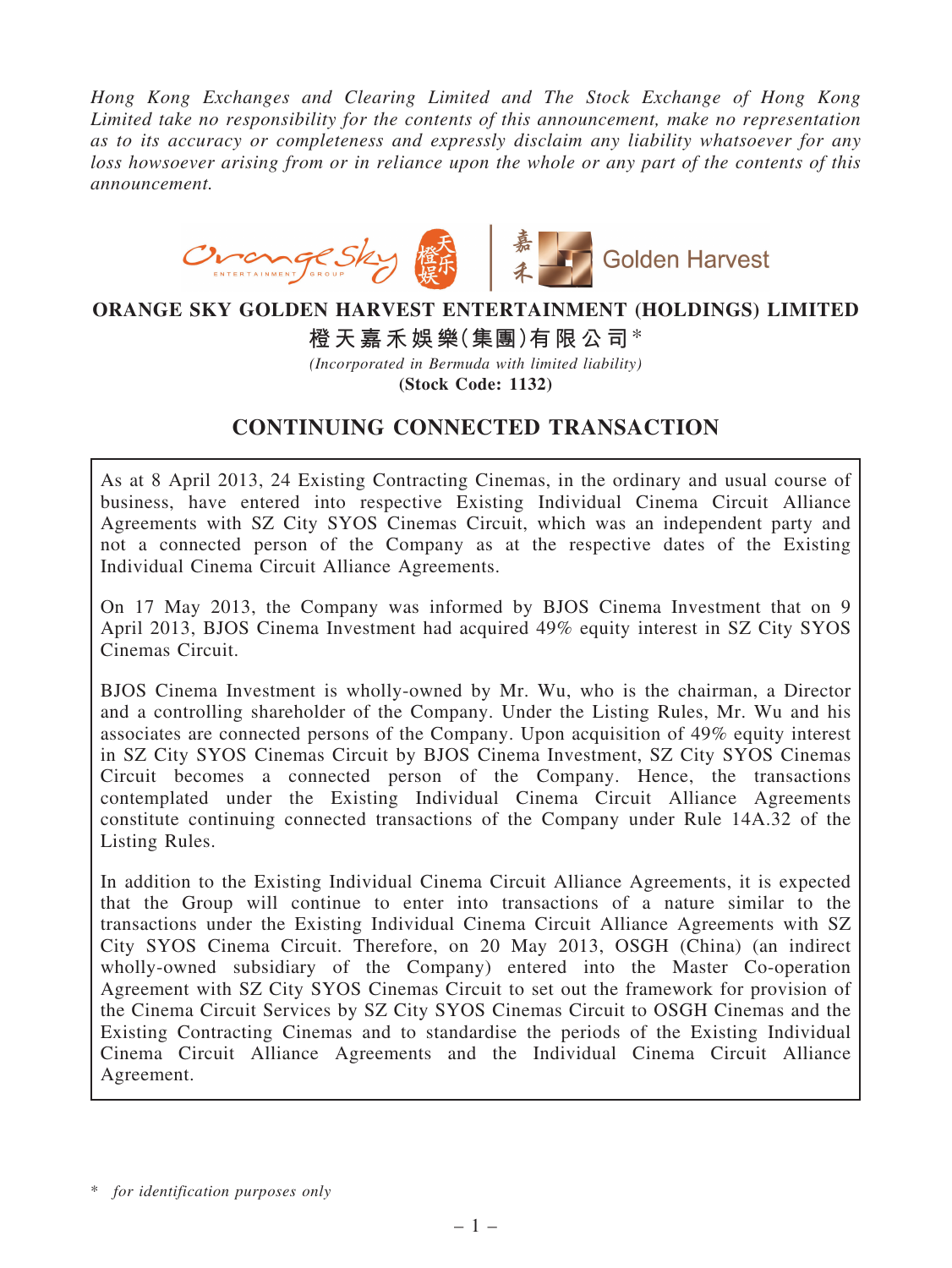The transactions contemplated under the Master Co-operation Agreement constitute continuing connected transactions of the Company under Rule 14A.32 of the Listing Rules. As the relevant percentage ratios under Rule 14.07 of the Listing Rules in respect of the annual caps are more than 0.1% but less than 5%, the Master Co-operation Agreement is subject to the reporting, announcement and annual review requirements but is exempt from independent shareholders' approval requirement under Rule 14A.34 of the Listing Rules.

## INTRODUCTION

As at 8 April 2013, 24 Existing Contracting Cinemas, in the ordinary and usual course of business, have entered into respective Existing Individual Cinema Circuit Alliance Agreements with SZ City SYOS Cinemas Circuit, which was an independent party and not a connected person of the Company as at the respective dates of the Existing Individual Cinema Circuit Alliance Agreements.

On 17 May 2013, the Company was informed by BJOS Cinema Investment that on 9 April 2013, BJOS Cinema Investment has acquired 49% equity interest in SZ City SYOS Cinemas Circuit.

In addition to the Existing Individual Cinema Circuit Alliance Agreements, it is expected that the Group will continue to enter into transactions of a nature similar to the transactions under the Existing Individual Cinema Circuit Alliance Agreements with SZ City SYOS Cinema Circuit. Therefore, on 20 May 2013, OSGH (China) (an indirect wholly-owned subsidiary of the Company) entered into the Master Co-operation Agreement with SZ City SYOS Cinemas Circuit to set out the framework for provision of the Cinema Circuit Services by SZ City SYOS Cinemas Circuit to OSGH Cinemas and the Existing Contracting Cinemas and to standardise the periods of the Existing Individual Cinema Circuit Alliance Agreements and the Individual Cinema Circuit Alliance Agreement.

The transactions contemplated under the Master Co-operation Agreement, including the Existing Individual Cinema Circuit Alliance Agreements, constitute continuing connected transactions under the Listing Rules.

## EXISTING INDIVIDUAL CINEMA CIRCUIT ALLIANCE AGREEMENTS

The particulars of each of the Existing Individual Cinema Circuit Alliance Agreements are as follows:

| # | <b>Existing</b><br>Contracting<br><b>Cinemas</b> | Agreement date   | <b>Parties</b>                                                                                                 | <b>Subject Matter</b>                      | Term                                      |
|---|--------------------------------------------------|------------------|----------------------------------------------------------------------------------------------------------------|--------------------------------------------|-------------------------------------------|
|   | <b>OSGH</b> Cinemas<br>Shenyang                  | 20 February 2012 | Orange Sky Golden Harvest<br>Yifeng Times (Shenyang)<br>Cinema Co. Ltd. and SZ<br>City SYOS Cinemas<br>Circuit | Provision of<br>Cinema Circuit<br>Services | 20 February 2012<br>to 31 January<br>2015 |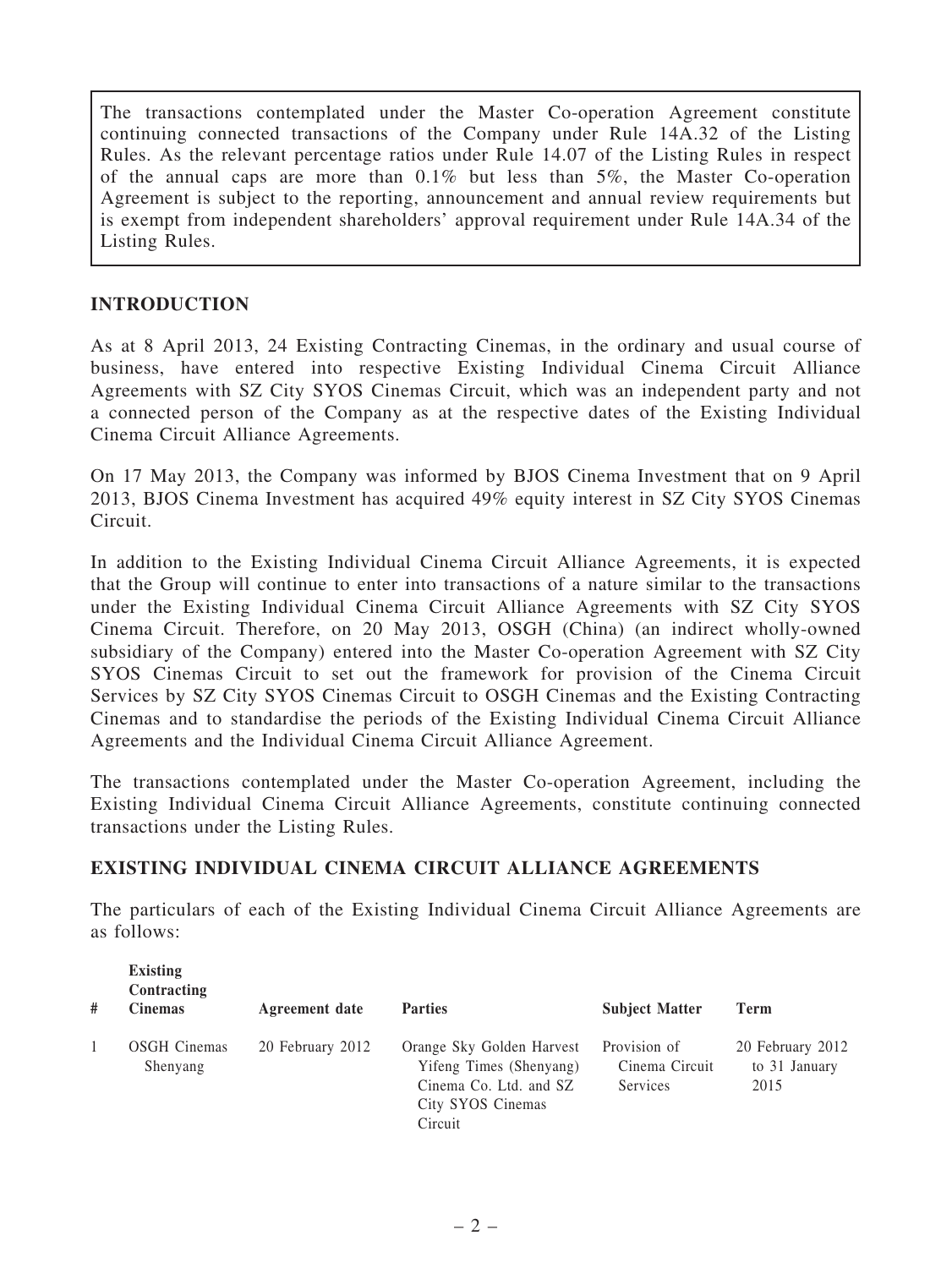| #              | <b>Existing</b><br>Contracting<br><b>Cinemas</b>           | <b>Agreement</b> date | <b>Parties</b>                                                                                                        | <b>Subject Matter</b>                      | <b>Term</b>                                 |
|----------------|------------------------------------------------------------|-----------------------|-----------------------------------------------------------------------------------------------------------------------|--------------------------------------------|---------------------------------------------|
| 2              | <b>OSGH</b> Cinemas<br>Chongqing<br>Dadukou                | 19 April 2012         | Orange Sky Golden Harvest<br>One Street (Chongqing)<br>Cinema Co. Ltd. and SZ<br>City SYOS Cinemas<br>Circuit         | Provision of<br>Cinema Circuit<br>Services | 19 April 2012 to<br>31 January 2015         |
| $\mathfrak{Z}$ | <b>OSGH</b> Cinemas<br>Beijing Shangdi                     | 1 August 2012         | Orange Sky Golden Harvest<br>Shangdi (Beijing) Cinema<br>Co. Ltd. and SZ City<br><b>SYOS Cinemas Circuit</b>          | Provision of<br>Cinema Circuit<br>Services | 1 August 2012 to<br>31 December<br>2013     |
| 4              | <b>OSGH</b> Cinemas<br>Maanshan<br>Shengmao                | 8 August 2012         | Orange Sky Golden Harvest<br>Shengmao (Maanshan)<br>Cinema Management Co.<br>Ltd. and SZ City SYOS<br>Cinemas Circuit | Provision of<br>Cinema Circuit<br>Services | 8 August 2012 to<br>31 December<br>2013     |
| 5              | <b>OSGH</b> Cinemas<br>Chongqing Sun<br>Moon Light         | 15 August 2012        | Orange Sky Golden Harvest<br>Riyueguang (Chongqing)<br>Cinema Co. Ltd. and SZ<br>City SYOS Cinemas<br>Circuit         | Provision of<br>Cinema Circuit<br>Services | 15 August 2012 to<br>31 December<br>2013    |
| 6              | <b>OSGH</b> Cinemas<br>Tianjin                             | 10 September 2012     | Orange Sky Golden Harvest<br>Galaxy Mall (Tianjin)<br>Cinema Co. Ltd. and SZ<br>City SYOS Cinemas<br>Circuit          | Provision of<br>Cinema Circuit<br>Services | 10 September 2012<br>to 31 December<br>2013 |
| 7              | <b>OSGH</b> Cinemas<br>Dalian New<br>World The<br>Galleria | 30 September 2012     | Orange Sky Golden Harvest<br>New World (Dalian)<br>Cinema Co. Ltd. and SZ<br>City SYOS Cinemas<br>Circuit             | Provision of<br>Cinema Circuit<br>Services | 30 September 2012<br>to 31 January<br>2015  |
| 8              | <b>OSGH</b> Cinemas<br>Nanning<br>Jiangnan Mall            | 20 November 2012      | Orange Sky Golden Harvest<br>Jiangnan (Nanning) Cinema<br>Co. Ltd. and SZ City<br><b>SYOS Cinemas Circuit</b>         | Provision of<br>Cinema Circuit<br>Services | 20 November 2012<br>to 31 December<br>2013  |
| 9              | <b>OSGH</b> Cinemas<br>Nanning<br>Sheng's                  | 26 December 2012      | Orange Sky Golden Harvest<br>Shengtiandi (Nanning)<br>Cinema Co. Ltd. and SZ<br>City SYOS Cinemas<br>Circuit          | Provision of<br>Cinema Circuit<br>Services | 26 December 2012<br>to 31 December<br>2013  |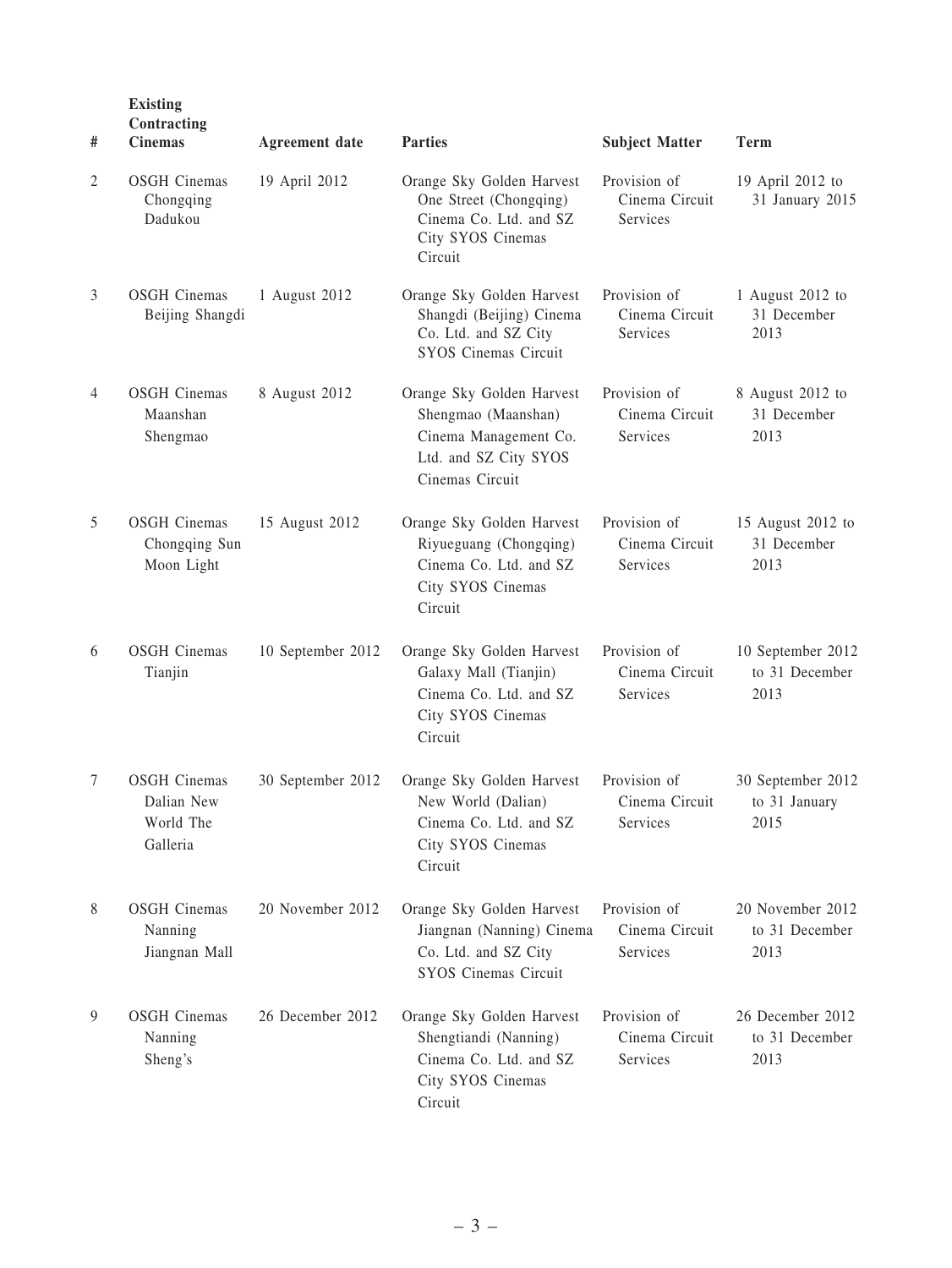Existing

| #  | Contracting<br><b>Cinemas</b>                | <b>Agreement</b> date | <b>Parties</b>                                                                                                                     | <b>Subject Matter</b>                      | <b>Term</b>                                |
|----|----------------------------------------------|-----------------------|------------------------------------------------------------------------------------------------------------------------------------|--------------------------------------------|--------------------------------------------|
| 10 | <b>OSGH</b> Cinemas<br>Dalian                | 30 January 2013       | Orange Sky Golden Harvest I Provision of<br>Mall (Dalian) Cinema Co.<br>Ltd. and SZ City SYOS<br>Cinemas Circuit                   | Cinema Circuit<br>Services                 | 30 January 2013 to<br>31 December<br>2013  |
| 11 | <b>OSGH</b> Cinemas<br>Beijing Jicai         | 20 February 2013      | Orange Sky Golden Harvest<br>Jicai (Beijing) Cinema<br>Management Co., Ltd.<br>and SZ City SYOS<br>Cinemas Circuit                 | Provision of<br>Cinema Circuit<br>Services | 20 February 2013<br>to 31 December<br>2013 |
| 12 | <b>OSGH</b> Cinemas<br>Suzhou                | 5 March 2013          | Orange Sky Golden<br>Harvest(Suzhou) Cinema<br>Co. Ltd. and SZ City<br><b>SYOS Cinemas Circuit</b>                                 | Provision of<br>Cinema Circuit<br>Services | 5 March 2013 to<br>31 December<br>2013     |
| 13 | <b>OSGH</b> Cinemas<br>Wuxi<br>Xinzhicheng   | 5 March 2013          | Orange Sky Golden Harvest<br>Shincity (Wuxi) Cinema<br>Co. Ltd. and SZ City<br>SYOS Cinemas Circuit                                | Provision of<br>Cinema Circuit<br>Services | 5 March 2013 to<br>31 December<br>2013     |
| 14 | <b>OSGH</b> Cinemas<br>Wuxi Maoye            | 5 March 2013          | Orange Sky Golden Harvest<br>Qingmao (Wuxi) Cinema<br>Co. Ltd. and SZ City<br><b>SYOS Cinemas Circuit</b>                          | Provision of<br>Cinema Circuit<br>Services | 5 March 2013 to<br>31 December<br>2013     |
| 15 | <b>OSGH</b> Cinemas<br>Hefei                 | 5 March 2013          | Orange Sky Golden Harvest<br>Shuxi (Hefei) Cinema Co.<br>Ltd. and SZ City SYOS<br>Cinemas Circuit                                  | Provision of<br>Cinema Circuit<br>Services | 5 March 2013 to<br>31 December<br>2013     |
| 16 | <b>OSGH</b> Cinemas<br>Shanghai              | 10 March 2013         | Orange Sky Golden Harvest<br><b>J.STYLE CENTER</b><br>(Shanghai) Management<br>Co. Ltd. and SZ City<br><b>SYOS Cinemas Circuit</b> | Provision of<br>Cinema Circuit<br>Services | 10 March 2013 to<br>31 December<br>2013    |
| 17 | <b>OSGH</b> Cinemas<br>Suzhou<br>Laikemao    | 10 March 2013         | Orange Sky Golden Harvest<br>Laikemao (Suzhou) Cinema<br>Co. Ltd. and SZ City<br>SYOS Cinemas Circuit                              | Provision of<br>Cinema Circuit<br>Services | 10 March 2013 to<br>31 December<br>2013    |
| 18 | <b>OSGH</b> Cinemas<br>Changzhou<br>Fengchen | 10 March 2013         | Orange Sky Golden Harvest<br>Fengchen (Changzhou)<br>Cinema Co. Ltd. and SZ<br>City SYOS Cinemas<br>Circuit                        | Provision of<br>Cinema Circuit<br>Services | 10 March 2013 to<br>31 December<br>2013    |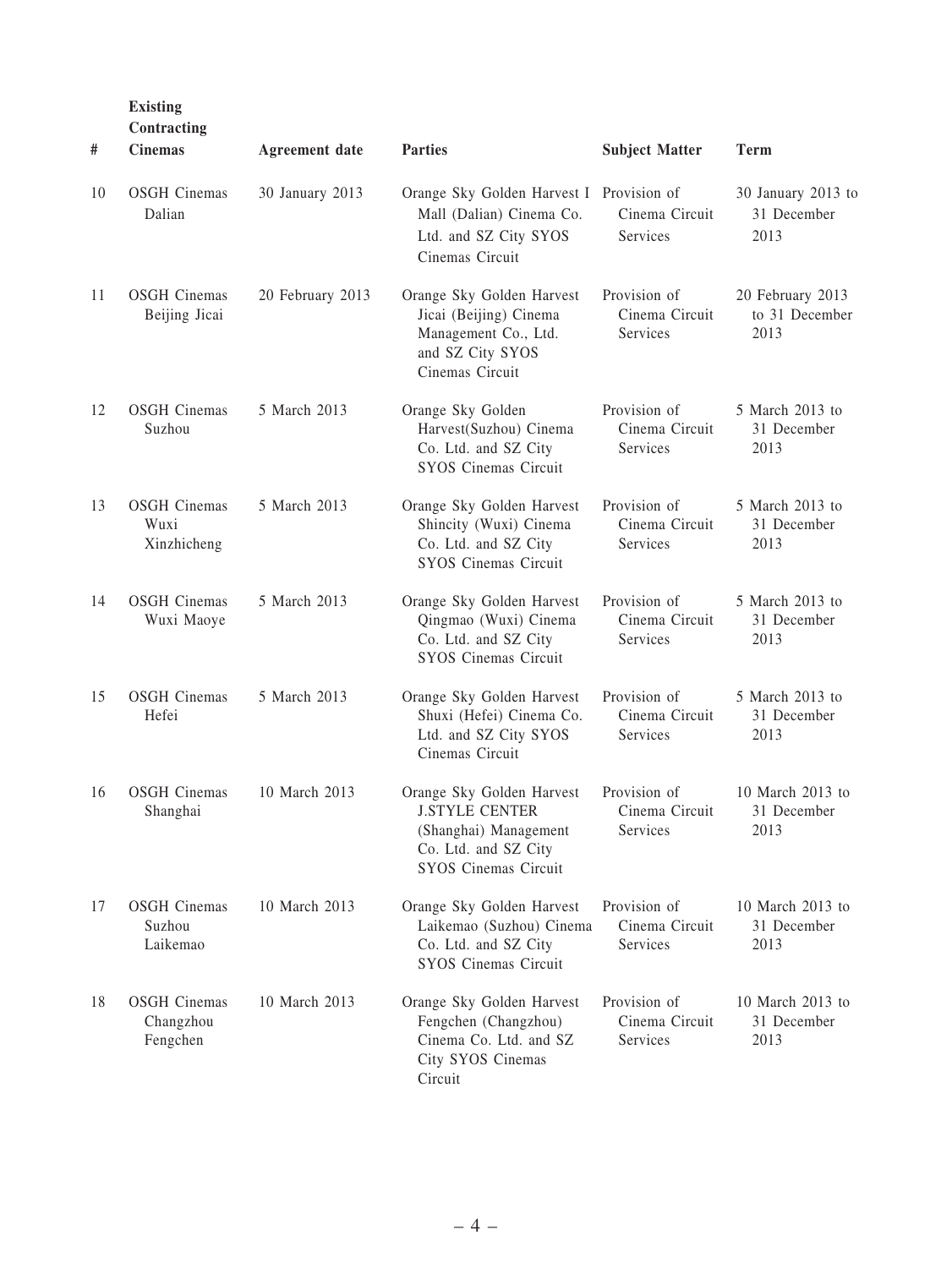| #   | <b>Existing</b><br>Contracting<br><b>Cinemas</b> | <b>Agreement</b> date | <b>Parties</b>                                                                                                      | <b>Subject Matter</b>                      | <b>Term</b>                             |
|-----|--------------------------------------------------|-----------------------|---------------------------------------------------------------------------------------------------------------------|--------------------------------------------|-----------------------------------------|
| 19  | <b>OSGH</b> Cinemas<br>Changzhou<br>Wuyue        | 10 March 2013         | Orange Sky Golden Harvest<br>Wuyue (Changzhou)<br>Cinema Management Co.<br>Ltd. and SZ City SYOS<br>Cinemas Circuit | Provision of<br>Cinema Circuit<br>Services | 10 March 2013 to<br>31 December<br>2013 |
| 20  | <b>OSGH</b> Cinemas<br>Wujiang                   | 13 March 2013         | Orange Sky Golden Harvest<br>(Wujiang) Cinema Co. Ltd.<br>and SZ City SYOS<br>Cinemas Circuit                       | Provision of<br>Cinema Circuit<br>Services | 13 March 2013 to<br>31 December<br>2013 |
| 21  | <b>OSGH</b> Cinemas<br>Dongguan<br>Youyicheng    | 14 March 2013         | Orange Sky Golden Harvest<br>Youyicheng (Dongguan)<br>Cinema Co. Ltd. and SZ<br>City SYOS Cinemas<br>Circuit        | Provision of<br>Cinema Circuit<br>Services | 14 March 2013 to<br>31 December<br>2013 |
| 22. | <b>OSGH</b> Cinemas<br>Heyuan                    | 15 March 2013         | Orange Sky Golden Harvest<br>Kaixuan (Heyuan) Cinema<br>Co. Ltd and SZ City SYOS<br>Cinemas Circuit                 | Provision of<br>Cinema Circuit<br>Services | 15 March 2013 to<br>31 December<br>2013 |
| 23  | <b>OSGH</b> Cinemas<br>Chengdu<br>Yipintianxia   | 18 March 2013         | Orange Sky Golden Harvest<br>Yipin (Chengdu) Cinema<br>Co. Ltd. and SZ City<br><b>SYOS Cinemas Circuit</b>          | Provision of<br>Cinema Circuit<br>Services | 18 March 2013 to<br>31 December<br>2013 |
| 24  | <b>OSGH</b> Cinemas<br>Huizhou Daxin             | 2 April 2013          | Orange Sky Golden Harvest<br>Daxin (Huizhou) Cinema<br>Co. Ltd. and SZ City<br><b>SYOS Cinemas Circuit</b>          | Provision of<br>Cinema Circuit<br>Services | 2 April 2013 to<br>31 December<br>2013  |

## MASTER CO-OPERATION AGREEMENT

The principal terms of the Master Co-operation Agreement are as follows:

| Date:           | 20 May 2013                  |
|-----------------|------------------------------|
| <b>Parties:</b> | SZ City SYOS Cinemas Circuit |
|                 | OSGH (China)                 |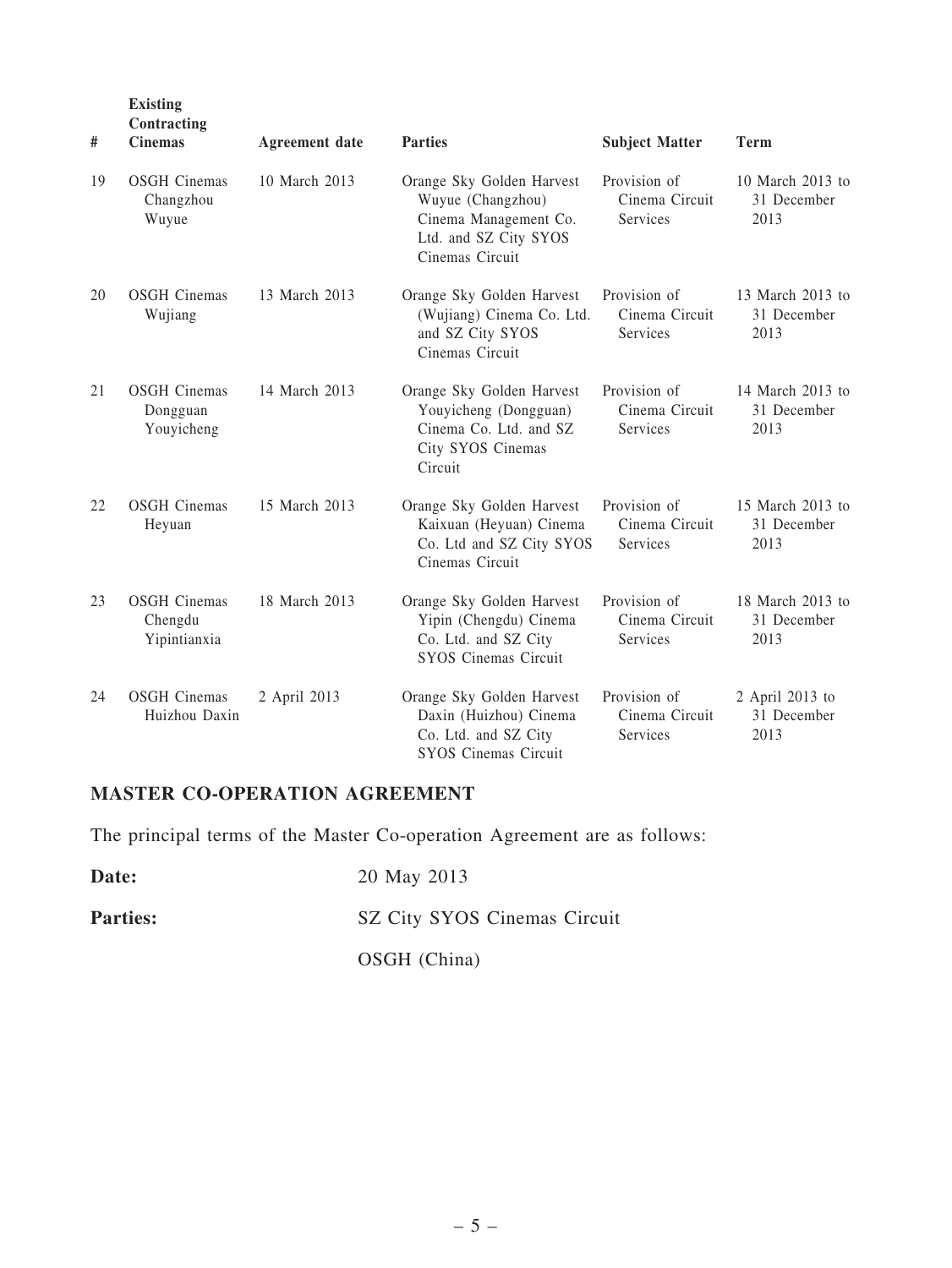| <b>Subject matter:</b> | In addition to the Existing Contracting Cinemas, OSGH<br>(China) will be entitled to request SZ City SYOS Cinemas<br>Circuit to provide the Cinema Circuit Services to OSGH<br>Cinemas and OSGH (China) will procure individual OSGH<br>Cinema to enter into the Individual Cinema Circuit Alliance<br>Agreement with SZ City SYOS Cinemas Circuit in relation<br>to provision of the Cinema Circuit Services on the terms<br>and conditions subsequently agreed by the parties thereto.<br>As to the Existing Contracting Cinemas, SZ City SYOS<br>Cinemas Circuit will continue to provide the Cinema Circuit<br>Services to the Existing Contracting Cinemas in accordance<br>with the respective Existing Individual Cinema Circuit<br>Alliance Agreements. |
|------------------------|-----------------------------------------------------------------------------------------------------------------------------------------------------------------------------------------------------------------------------------------------------------------------------------------------------------------------------------------------------------------------------------------------------------------------------------------------------------------------------------------------------------------------------------------------------------------------------------------------------------------------------------------------------------------------------------------------------------------------------------------------------------------|
| Term:                  | A term commencing from the Commencement Date to 30<br>June 2014                                                                                                                                                                                                                                                                                                                                                                                                                                                                                                                                                                                                                                                                                                 |
| <b>Service fee:</b>    | The amount of service fee payable by the individual OSGH<br>Cinema to SZ City SYOS Cinemas Circuit will be subject to<br>the Individual Cinema Circuit Alliance Agreement but it<br>shall not exceed 2% of the Net Box Office Income in any<br>event. The service fee will be payable by the relevant<br>OSGH Cinema and the Existing Contracting Cinemas on or<br>before the 20th day of each month after confirmation of the<br>amount payable in the preceding calendar month by SZ City<br>SYOS Cinemas Circuit and the relevant OSGH Cinema or<br>the Existing Contracting Cinema.                                                                                                                                                                         |
| Other term:            | OSGH (China) will procure each of the Existing Contracting<br>Cinemas to enter into the supplement agreements with SZ<br>City SYOS Cinemas Circuit, among the other things: (a) to<br>fix the amount of the service fee or the rate of calculation of<br>the service fee applicable from the Commencement Date<br>under the relevant Existing Individual Cinema Circuit<br>Alliance Agreement which shall, in any event, not exceed<br>2% of the Net Box Office Income; and (b) to standardise the<br>expiry date of each of the Existing Individual Cinema<br>Circuit Alliance Agreements to 30 June 2014.                                                                                                                                                     |

## ANNUAL CAPS AND BASIS OF DETERMINATION OF ANNUAL CAPS

The annual caps in respect of the transactions contemplated under the Master Co-operation Agreement, including the transactions under the Existing Individual Cinema Circuit Alliance Agreements, for the financial years ending 31 December 2013 and 31 December 2014 are set at RMB7,200,000 (equivalent to approximately HK\$9,072,000) and RMB7,800,000 (equivalent to approximately HK\$9,828,000) respectively, which are calculated on the basis of 2% of the projected Net Box Office Income and have been determined by reference to: (a) the service fees paid by the Group for the services similar to the Cinema Circuit Services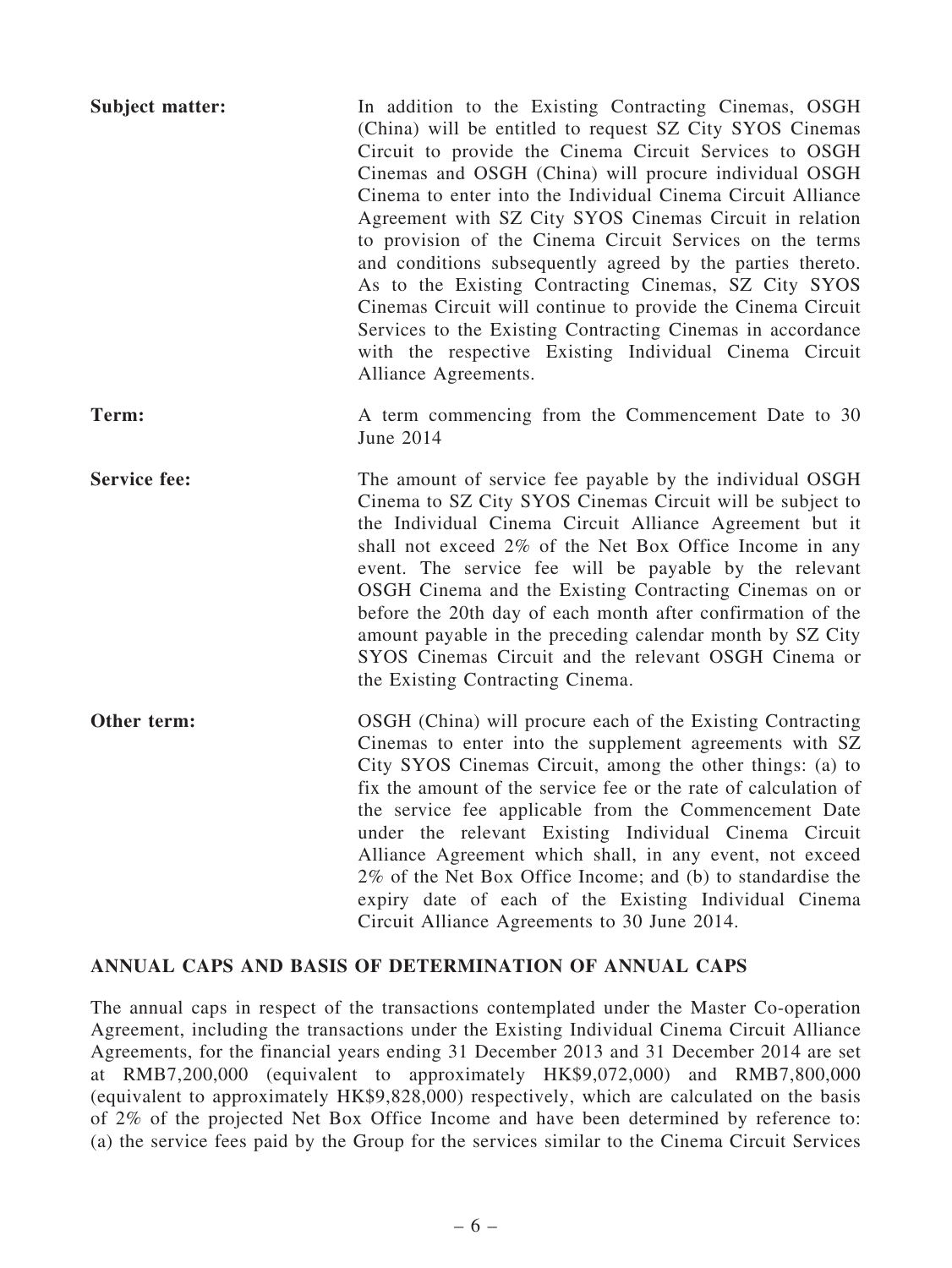rendered by other service providers in the PRC; (b) the estimated growth of the exhibition business of the Group in the PRC; and (c) the expected number of OSGH Cinemas that would engage SZ City SYOS Cinemas Circuit to provide the Cinema Circuit Services.

The terms of the Master Co-operation Agreement were negotiated on arm's length basis and are on normal commercial terms and with reference to the terms offered by an independent third party at the material time for provision of services similar to the Cinema Circuit Services and were determined by reference to: (a) the prevailing exhibition market condition in the PRC; and (b) the estimated future demand for the Cinema Circuit Services by OSGH (China).

## REASONS FOR AND BENEFITS OF ENTERING INTO THE MASTER CO-OPERATION AGREEMENT

The principal business activities of the Group are the production, financing, distribution and theatrical exhibition of motions pictures. One of the core businesses of the Group includes operation and management of the cinemas in the PRC. The transactions contemplated under the Master Co-operation Agreement will occur on a regular and continuing basis in the ordinary and usual course of business of the Group. The Directors consider that it is beneficial to the Company for entering into of the Master Co-operation Agreement to provide a framework for the Cinema Circuit Services that may be provided by SZ City SYOS Cinemas Circuit from time to time and to enhance the box office income generated from the Existing Contracting Cinemas and OSGH Cinemas.

The Directors (including the independent non-executive Directors) believe that the Master Co-operation Agreement, including the Existing Individual Cinema Circuit Alliance Agreements thereunder, have been entered into in the ordinary and usual course of business of the Group and are on normal commercial terms and are fair and reasonable and in the interests of the Company and its shareholders as a whole. The Directors (including the independent non-executive Directors) also believe that the annual caps of the Master cooperation Agreement are fair and reasonable.

## INFORMATION REGARDING THE COMPANY, OSGH (CHINA) AND SZ CITY SYOS CINEMAS CIRCUIT

## The Company

The Company is a company incorporated in Bermuda with limited liability, the shares of which are listed on the Main Board of the Stock Exchange.

The principal business activities of the Group are in production, financing, distribution and theatrical exhibition of motion pictures. As of 20 May 2013, the Group operated 72 cinemas with 539 screens across China, Hong Kong, Taiwan and Singapore and is a leading distributor in the region.

## OSGH (China)

OSGH (China) is a company incorporated in the PRC and an indirect wholly-owned subsidiary of the Company and is principally engaged in cinema operation and management.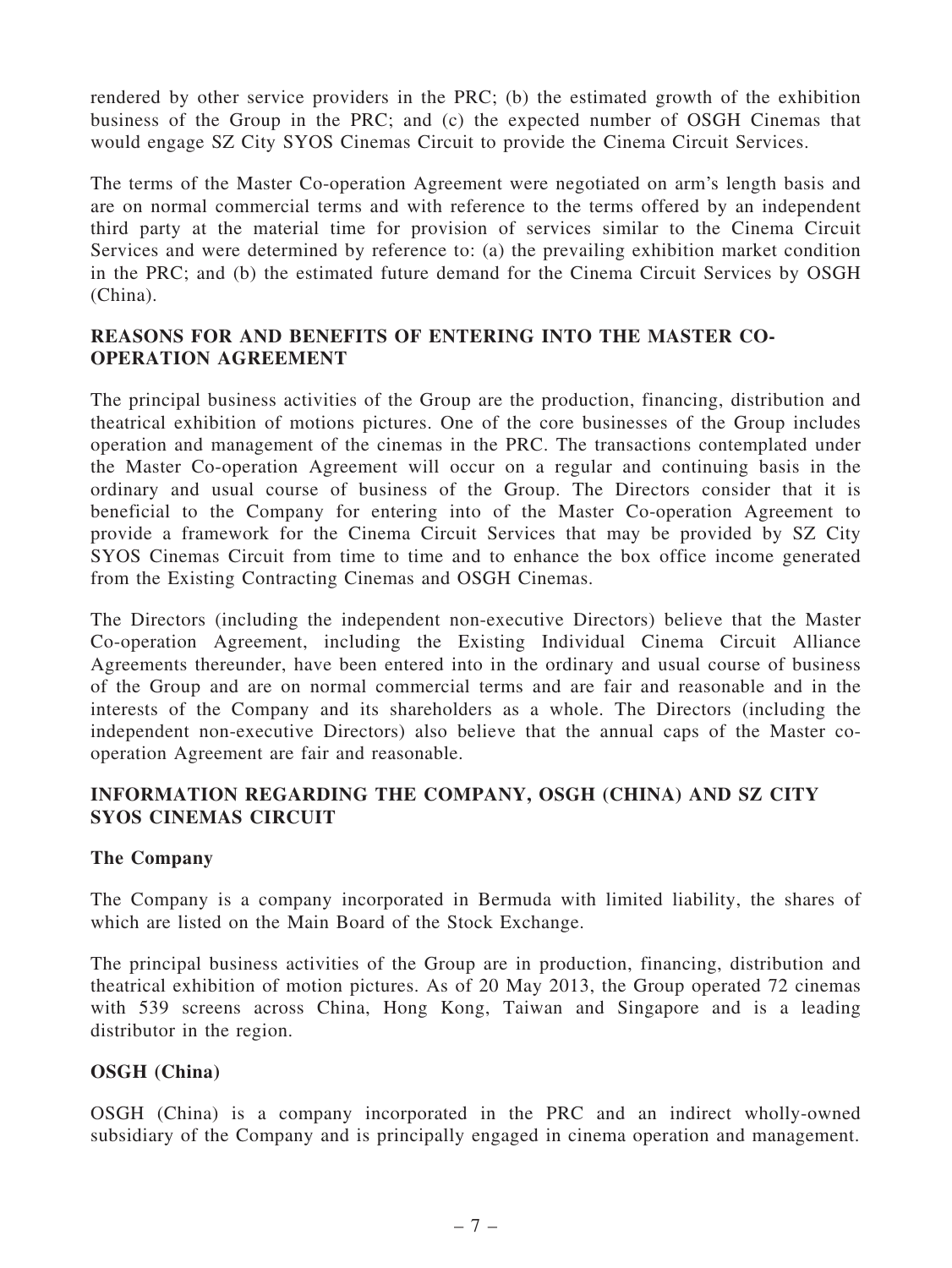## SZ City SYOS Cinemas Circuit

SZ City SYOS Cinemas Circuit is a company incorporated in the PRC. Its principal business activities are provision of Cinema Circuit Services to cinema operators in the PRC.

## LISTING RULES IMPLICATIONS

The transactions contemplated under the Master Co-operation Agreement, including the Existing Individual Cinema Circuit Alliance Agreements, constitute continuing connected transactions for the Company under Chapter 14A of the Listing Rules.

BJOS Cinema Investment is wholly-owned by Mr. Wu, who is the chairman, a Director, a controlling shareholder of the Company and is interested in an aggregate of approximately 60.41% of the total issued share capital of the Company as at the date of this announcement. Under the Listing Rules, Mr. Wu and his associates are connected persons of the Company. Upon acquisition of 49% equity interest in SZ City SYOS Cinemas Circuit by BJOS Cinema Investment, SZ City SYOS Cinemas Circuit becomes a connected person of the Company. Hence, the transactions contemplated under the Master Co-operation Agreement, including the Existing Individual Cinema Circuit Alliance Agreements, constitute continuing connected transactions of the Company under Rule 14A.32 of the Listing Rules.

As the relevant percentage ratios under Rule 14.07 of the Listing Rules in respect of each of the annual caps is more than 0.1% but less than 5%, the Master Co-operation Agreement is subject to the reporting, announcement and annual review requirements but is exempt from independent shareholders' approval requirement under Rule 14A.34 of the Listing Rules.

Ms. Wu Keyan is the sister of Mr. Wu and is an associate of Mr. Wu under Chapter 14A of the Listing Rules. In view of their interests above, Mr. Wu and Ms. Wu Keyan have abstained from voting on the relevant board resolution for approving the Master Cooperation Agreement. To the best knowledge, information and belief of the Directors having made all reasonable enquiries, other than Mr. Wu and Ms. Wu Keyan, none of the Directors has material interest in the transactions contemplated under the Master Co-operation Agreement and none of them is required to abstain from voting on the relevant board resolution.

#### DEFINITIONS

In this announcement, unless the context otherwise requires, the following terms have the following meaning when used herein:

| "associate"              | has the meaning ascribed to it in the Listing Rules                                                                                                                                                                       |
|--------------------------|---------------------------------------------------------------------------------------------------------------------------------------------------------------------------------------------------------------------------|
| "BJOS Cinema Investment" | 北京橙天影院投資管理有限公司 (Beijing Orange Sky<br>Cinema Investment Management Company Limited*), a<br>company established in the PRC and wholly owned by Mr.<br>Wu, and holds 49% equity interest in SZ City SYOS<br>Cinemas Circuit |
| "Board"                  | the board of Directors                                                                                                                                                                                                    |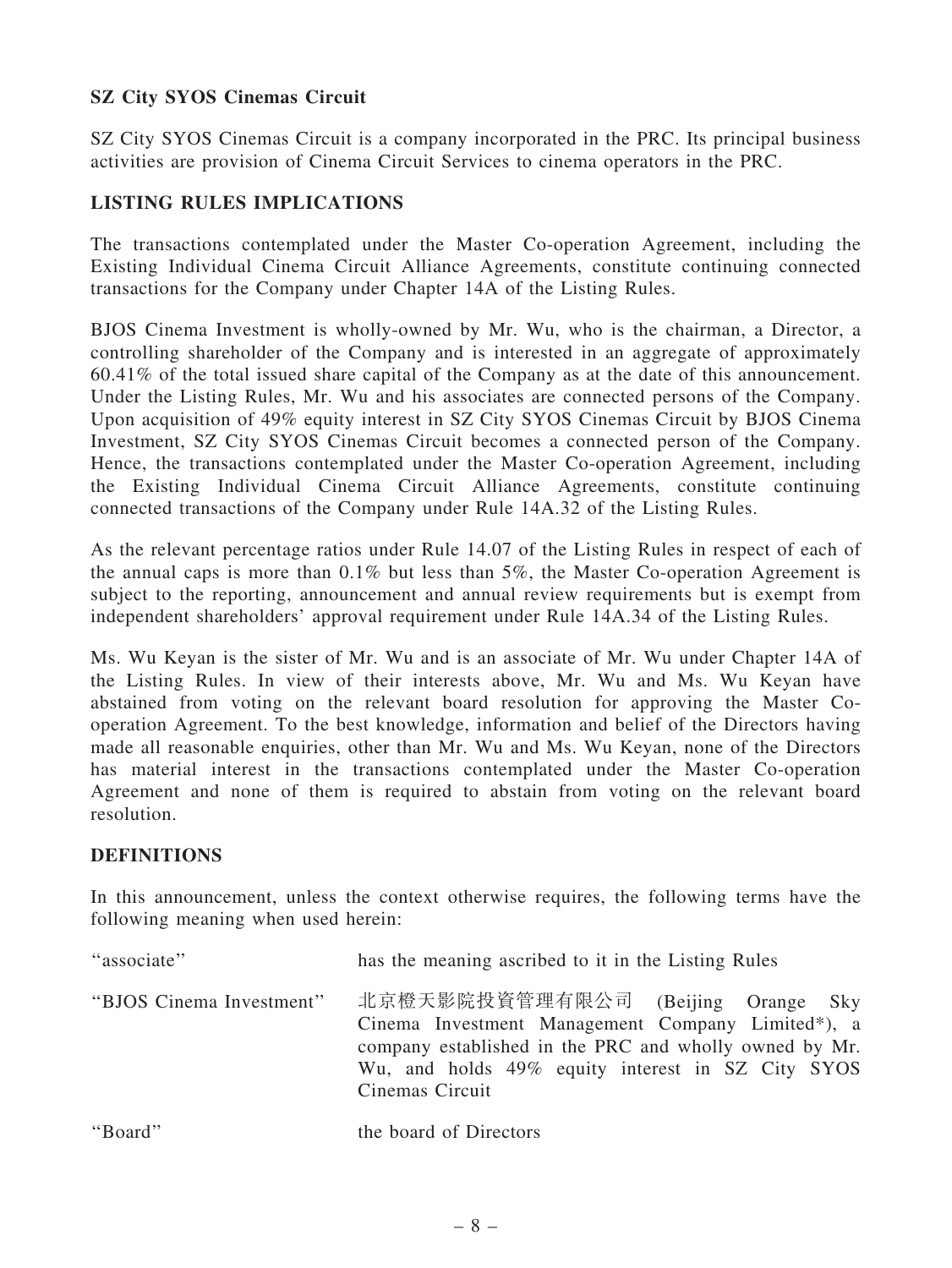| "Cinema Circuit Services"                                            | the services provided by SZ City SYOS Cinemas Circuit<br>including but not limited to sourcing of the movies,<br>provision of new release title of movies, organising and<br>and<br>planning of the movies distribution<br>marketing<br>arrangement                  |
|----------------------------------------------------------------------|----------------------------------------------------------------------------------------------------------------------------------------------------------------------------------------------------------------------------------------------------------------------|
| "Commencement Date"                                                  | 1 April 2013                                                                                                                                                                                                                                                         |
| "Company"                                                            | Orange Sky Golden Harvest Entertainment (Holdings)<br>Limited, a company incorporated in Bermuda with limited<br>liability, the shares of which are listed on the Main Board of<br>the Stock Exchange                                                                |
| "connected person(s)"                                                | the meaning ascribed to it in the Listing Rules                                                                                                                                                                                                                      |
| "Director(s)"                                                        | the director(s) of the Company                                                                                                                                                                                                                                       |
| "Existing Contracting<br>Cinemas"                                    | OSGH Cinemas which have entered into respective Existing<br>Individual Cinema Circuit Alliance Agreements with SZ<br>City SYOS Cinemas Circuit                                                                                                                       |
| "Existing Individual"<br>Cinema Circuit Alliance<br>$Agreement(s)$ " | the individual agreement(s) entered into between each of the<br>Existing Contracting Cinemas and SZ City SYOS Cinemas<br>Circuit in relation to provision of the Cinema Circuit<br>Services and to be supplemented pursuant to the Master Co-<br>operation Agreement |
| "Gross Box Office Income"                                            | cash income generated from sale of movie tickets at the box<br>office of the Existing Contracting Cinemas and OSGH<br>Cinemas recorded by the ticketing system recognised by The<br>State Administration of Radio Film and Television of the<br><b>PRC</b>           |
| "Group"                                                              | the Company together with its subsidiaries                                                                                                                                                                                                                           |
| "HK\$"                                                               | Hong Kong dollars, the lawful currency of Hong Kong                                                                                                                                                                                                                  |
| "Hong Kong"                                                          | Hong Kong Special Administrative Region of the People's<br>Republic of China                                                                                                                                                                                         |
| "Individual Cinema Circuit<br>Alliance Agreement"                    | the individual agreement to be entered into between the<br>individual OSGH Cinema and SZ City SYOS Cinemas<br>Circuit in relation to provision of the Cinema Circuit<br>Services pursuant to the Master Co-operation Agreement                                       |
| "Listing Rules"                                                      | The Rules Governing the Listing of Securities on the Stock<br>Exchange                                                                                                                                                                                               |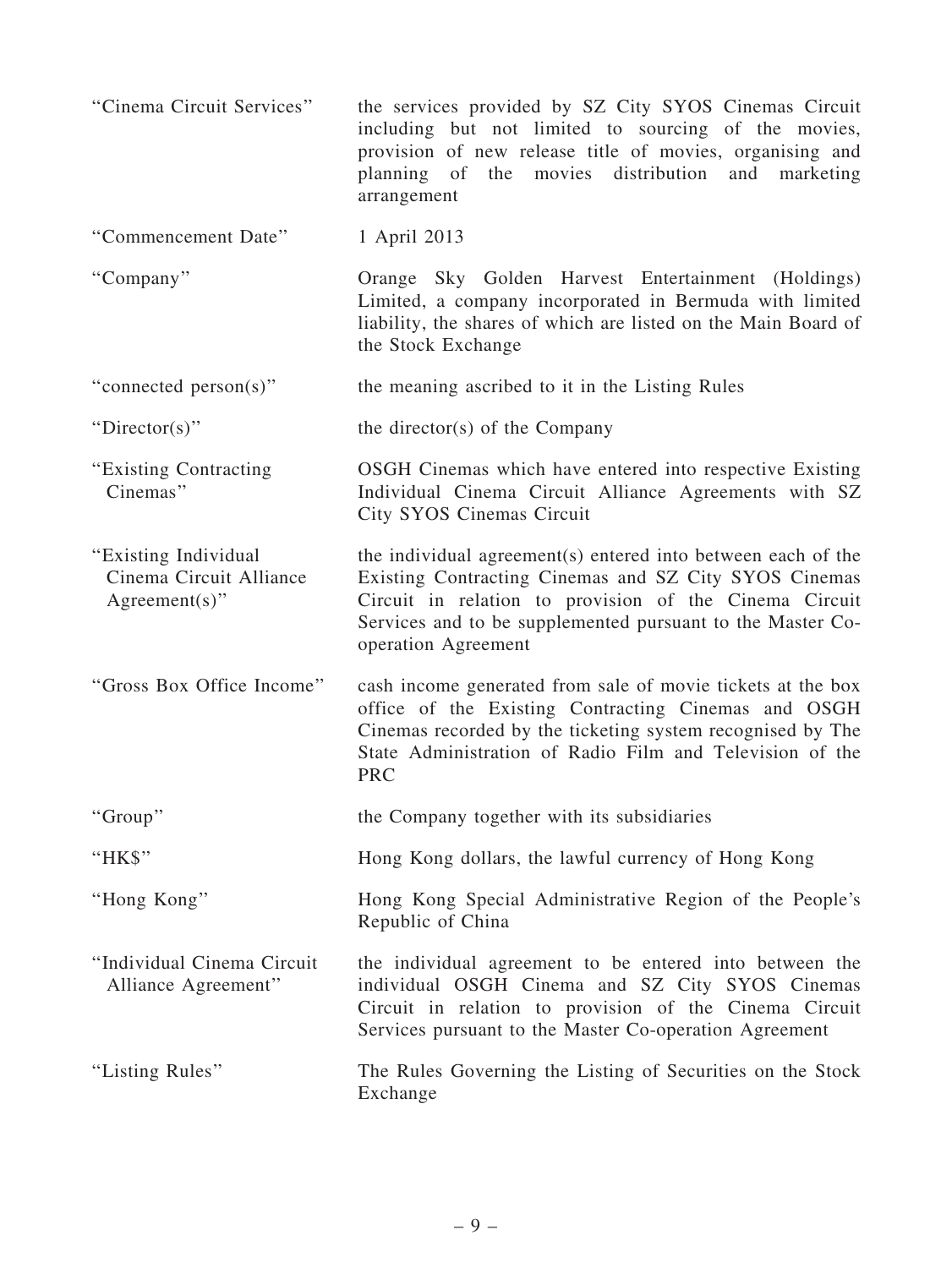| "Master Co-operation"<br>Agreement" | the master agreement entered into between OSGH (China)<br>and SZ City SYOS Cinemas Circuit in relation to the<br>framework for provision of the Cinema Circuit Services                                                               |
|-------------------------------------|---------------------------------------------------------------------------------------------------------------------------------------------------------------------------------------------------------------------------------------|
| "Mr. Wu"                            | Mr. Wu Kebo, chairman,<br>Director and controlling<br>shareholder of the Company and is interested in an<br>aggregate of approximately 60.41% of the total issued share<br>capital of the Company as at the date of this announcement |
| "Net Box Office Income"             | the amount after deduction of the applicable charges, taxes<br>and levies in the PRC from the Gross Box Office Income                                                                                                                 |
| "OSGH (China)"                      | Orange Sky Golden Harvest Cinemas (China) Co. Ltd. (橙<br>天嘉禾影城(中國)有限公司), a company incorporated in the<br>PRC and an indirect wholly-owned subsidiary of the<br>Company                                                               |
| "OSGH Cinema(s)"                    | the cinema(s) operated or to be operated by OSGH (China),<br>OSGH (China)'s subsidiaries and/or such other affiliated<br>companies of OSGH (China) in the PRC                                                                         |
| "PRC"                               | The People's Republic of China, which for the purpose of<br>this announcement excludes Hong Kong, Taiwan and Macao                                                                                                                    |
| "RMB"                               | Renminbi, the lawful currency in the PRC                                                                                                                                                                                              |
| "Stock Exchange"                    | The Stock Exchange of Hong Kong Limited                                                                                                                                                                                               |
| "SZ City SYOS Cinemas<br>Circuit"   | 深圳市深影橙天院線有限公司 (Shenzhen City Shenying<br>Orange Sky Cinemas Circuit Company Limited*), a<br>company established in the PRC, formerly known as 深圳市<br>深影院線有限公司 (Shenzhen City Shenying Cinemas<br>Circuit Company Limited*)            |
| $\lq\lq q_0$ "                      | per cent.                                                                                                                                                                                                                             |

In this announcement, the exchange rate of RMB1 to HK\$1.26 is used for reference only.

## By Order of the Board Orange Sky Golden Harvest Entertainment (Holdings) Limited Yuen Kwok On *Company Secretary*

Hong Kong, 20 May 2013